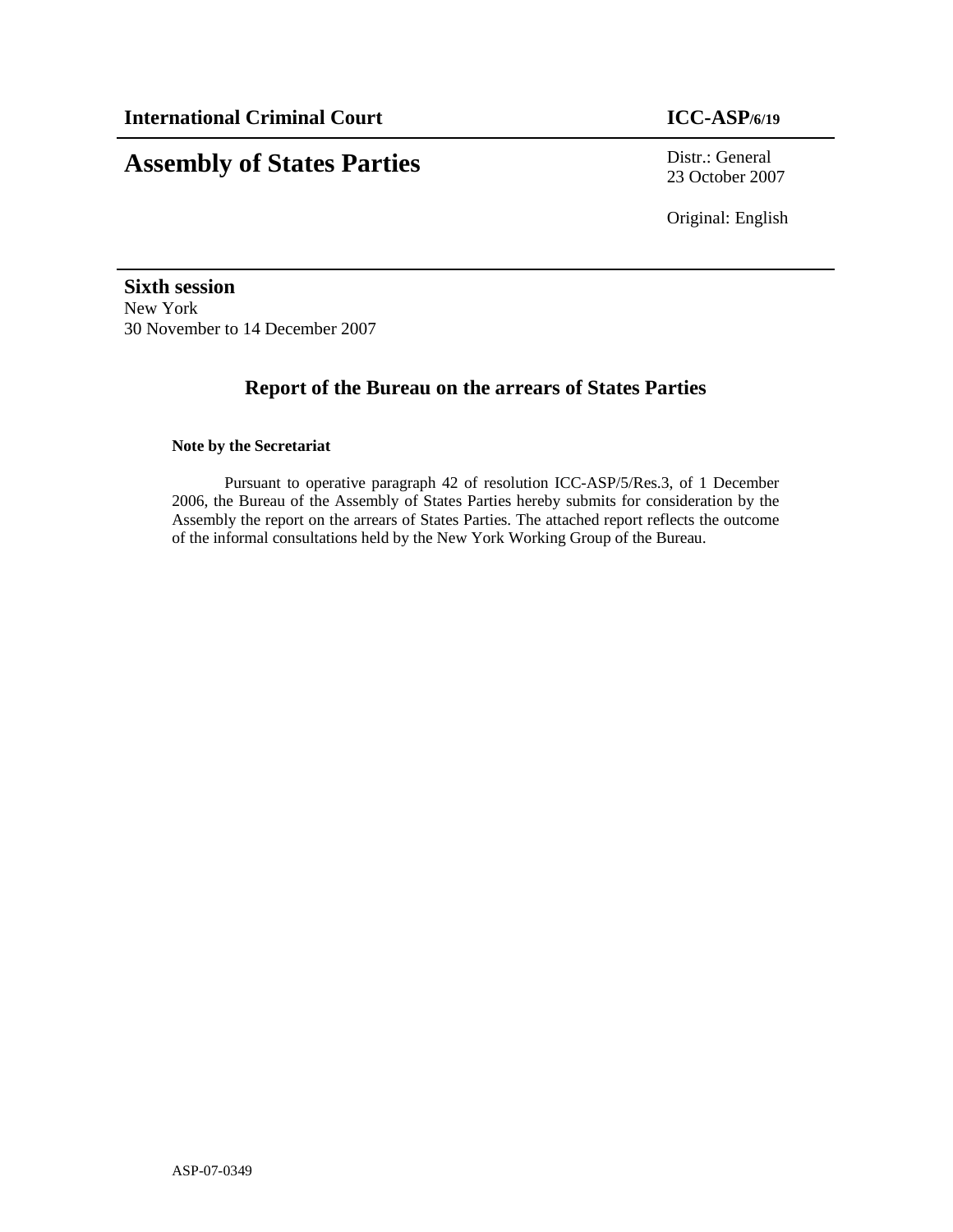-

# **Report of the Bureau on the arrears of States Parties**

1. In December 2004, the Bureau of the Assembly of States Parties ("the Bureau") decided to establish two standing working groups, one in The Hague and the other in New York, in accordance with resolution ICC-ASP/3/Res.8 adopted by the Assembly at its third session. The first report of the Bureau on the issue of arrears (ICC-ASP/4/14) was adopted at the fourth session of the Assembly of States Parties ("the Assembly"). As requested, the Bureau submitted its second report (ICC-ASP/5/27) to the Assembly at its fifth session.

2. In paragraph 42 of its resolution ICC-ASP/5/Res.3, the Assembly of States Parties took note of the report of the Bureau on the arrears of States Parties and endorsed the nine recommendations it contained, which addressed the two issues that had been brought to the attention of the Bureau at its previous session, namely, that the Bureau should:

- Report back to the fifth session of the Assembly of States Parties on the status of arrears, including on suggestions, if necessary, of measures to promote the timely, full and unconditional payment of assessed contributions and advances towards the costs of the Court; and
- Adopt the guidelines for the submission of documentation with reference to requests for exemption under article 112, paragraph 8, of the Rome Statute to the Assembly and convey them to the Court.

3. On 9 March 2007, the Bureau approved the appointment of Mr. Marko Rakovec (Slovenia) as facilitator on the issue of arrears. This report reflects the outcome of the consultations conducted by the facilitator on the issue.

4. Between May and August 2007, the facilitator held numerous informal consultations with experts from the Registry of the Court, the Secretariat of the Assembly and the Committee on Budget and Finance ("the Committee") on questions of finance and contributions. He also contacted specific States Parties and met with representatives of the Coalition for the International Criminal Court.

5. The facilitator held two meetings with interested States Parties, on 2 and 21 May 2007, within the framework of the New York Working Group of the Bureau. An updated draft report was then circulated to the Permanent Missions to the United Nations in New York of all States Parties with a request for comments by 15 August 2007.

## **I. Status of contributions as at 1 August 2007**

6. At the time of drafting of this report, in early August 2007, the Court had completed four financial periods (2002/03, 2004, 2005, 2006) and was halfway into its fifth financial period (2007). As at 1 August 2007, the total amount of outstanding contributions for the 2007 budget amounted to  $\epsilon$  18.4 million, which is 207 per cent of the approved budget for 2007 ( $\epsilon$  88.9 million). At that date also, a number of States Parties had not yet made payments for the preceding two full years, which means that up to 6.7 per cent of the membership might be excluded from voting.<sup>1</sup> The data shows a slight improvement in payments in the 2007 financial period.

<sup>&</sup>lt;sup>1</sup> Assessed contributions and advances to the Working Capital Fund are calculated on the basis of the budget adopted and the amount of the Working Capital Fund determined by the Assembly of States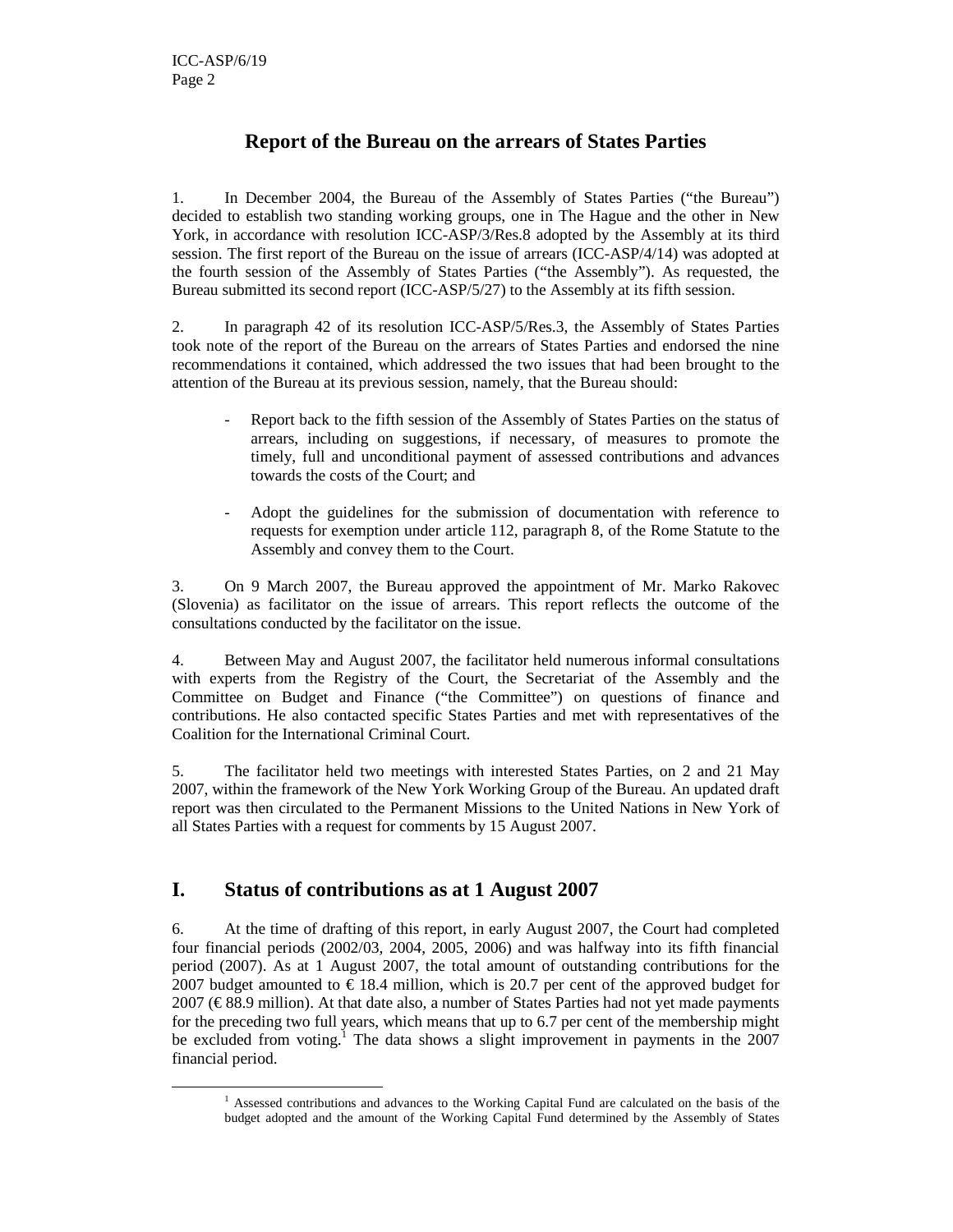7. During the consultations, many delegations repeated their concerns over the nonpayment of assessed contributions to the Court. The fact that, according to the Registry, currently outstanding contributions have not so far placed any constraints on the work of the Court (i.e. entailed a cash-flow crisis) is due only to past underspending by the Court. This situation, however, could very well change in future years. Delegations therefore called for strict implementation of the recommendations adopted by the Assembly in annex III to its resolution ICC-ASP/5/Res.3.

8. When the facilitator enquired as to the reasons for non-payment or delays in payment of contributions, States Parties repeated one of the following explanations they had given in previous years:

- (a) Non-payment is due to technical reasons, usually a lack of coordination among the various national institutions responsible for communication with the Court;
- (b) Non-payment is due to limited fiscal resources which prevented the Government from honouring its obligations in respect of the total amount of the contributions owed to international organizations;
- (c) For some States, the reason for their failure to make timely payments is improper budgetary planning. Funds are reserved at the end of the year instead of at the beginning of each year.

9. The States Parties participating in these consultations nevertheless reiterated their strong support for the Court and several of those with outstanding contributions made commitments to remit these contributions at the earliest possible time.

## **II. Assessment of the nine recommendations endorsed by the Assembly (ICC-ASP/5/Res.3, annex III)**

10. At its fifth session, the Assembly endorsed the Bureau's nine recommendations (ICC-ASP/5/Res.3, annex III), which addressed the issue of outstanding contributions to the Court's budget and the issue of arrears.<sup>2</sup>

-

Parties. Subsequently, the Registrar of the Court informs the States Parties of their commitments in respect of annual assessed contributions and advances to the Working Capital Fund *(Official Records of the Assembly of States Parties to the Rome Statute of the International Criminal Court, First session*, New York, 3-10 September 2002 (United Nations publication, Sales No. E.03.V.2 and corrigendum), ICC-ASP/1/3, part. II,D, Financial Regulations and Rules*,* regulation 5.5.). According to regulation 5.6 of the Financial Regulations and Rules of the Court, assessed contributions and advances are due and payable in full within 30 days of receipt of the initial communication from the Court regarding the determination of the respective Government's assessed contribution (January of each year). As of 1 January of the following calendar year, the unpaid balance of such contributions and advances is considered to be one year in arrears (regulation 5.6).

<sup>&</sup>lt;sup>2</sup> According to article 112, paragraph 8, of the Rome Statute: "A State Party which is in arrears in the payment of its financial contributions towards the costs of the Court shall have no vote in the Assembly and in the Bureau if the amount of its arrears equals or exceeds the amount of the contributions due from it for the preceding two full years. The Assembly may, nevertheless, permit such a State Party to vote in the Assembly and in the Bureau if it is satisfied that the failure to pay is due to conditions beyond the control of the State Party." In paragraph 19 of its report on arrears of States Parties (ICC-ASP/4/14), the Bureau noted that the loss of voting rights takes effect *ipso jure* and that the Committee on Budget and Finance seemed to agree that article 112, paragraph 8, of the Rome Statute should be applied in the same way when it recommended that States Parties be informed periodically of the States that were ineligible to vote and of States that had recovered their voting rights following payment of their arrears.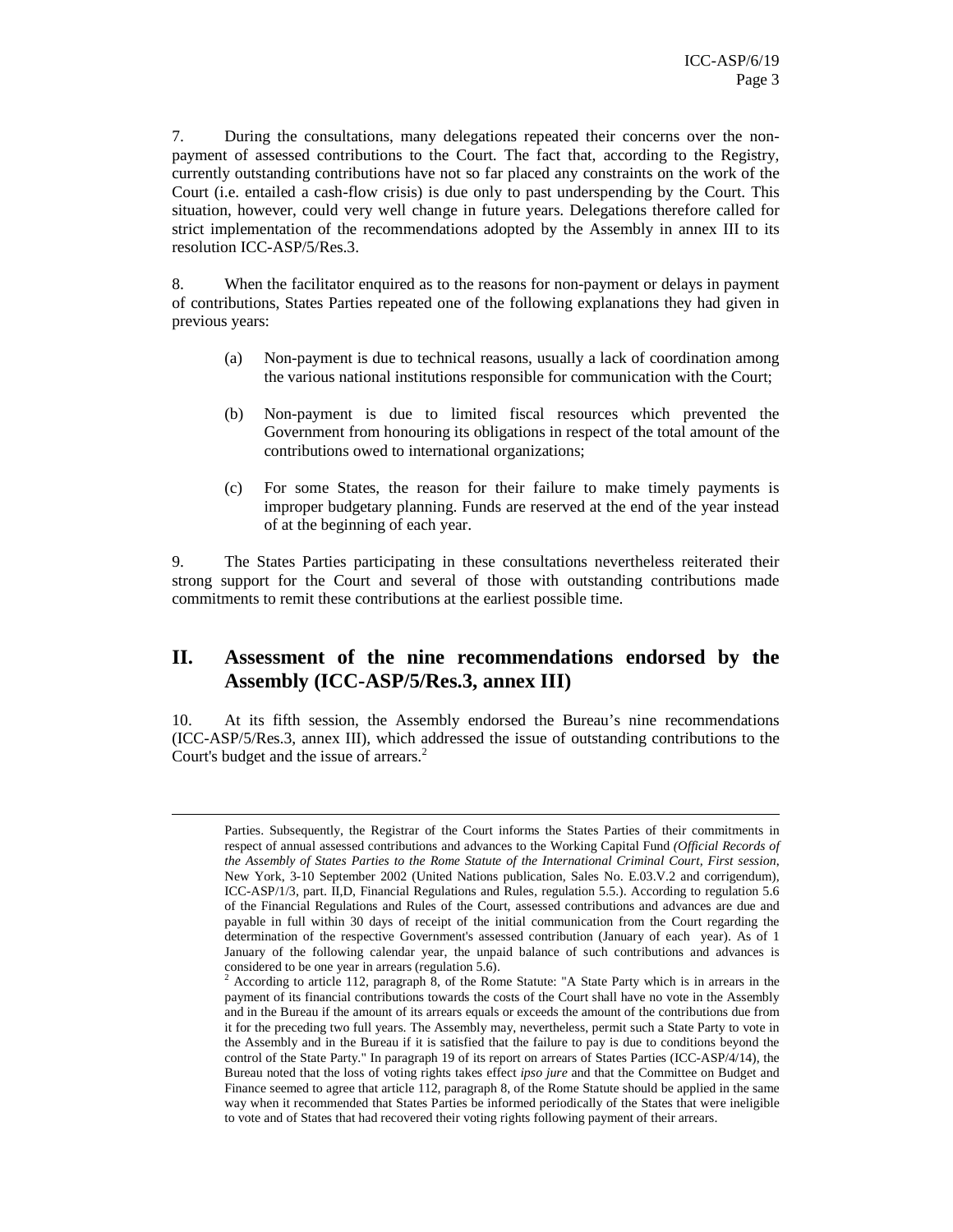11. With respect to the outstanding contributions, the Registry of the Court is requested to provide States Parties, on a quarterly basis, with an updated information note on the contributions received from States Parties (recommendation 1). States Parties are also requested to provide the Registry, on a yearly basis and upon the Court's request, with information (name and contact details) of the individual responsible for the actual payments to the Court (recommendation 3). In addition, the Court, the Bureau and the Secretariat should provide all necessary information to States Parties to facilitate their budgetary planning and should inform them of the consequences of the outstanding contributions (recommendations 2, 4 and 8).

12. With respect to the arrears, the Assembly decided that a State Party requesting exemption from the loss of voting rights under article 112, paragraph 8, of the Rome Statute should submit information and documentation (in accordance with paragraph 42 of resolution ICC-ASP/4/Res.4) that would substantiate and comprehensively support the claim that failure to make necessary payments had been attributable to conditions beyond the control of the State Party concerned (recommendations 5 and 6). The Assembly further decided that, if possible, requests should be accompanied by a payment plan or other form of political commitment by the requesting State to address the issue as a matter of urgency and to take concrete steps towards payment as soon as possible. The Assembly noted that, while it is up to each State Party to decide whether to engage in a concrete payment scheme, the provision of a payment plan to remit the arrears would substantially increase the possibilities that permission to vote would be granted (recommendation 7). Lastly, the Assembly decided that it could consider applications for exemption from the loss of voting rights with regard to any resumed session of the Assembly or meeting of the Bureau that takes place between 1 January and the first session of the Committee on Budget and Finance in any year, without prior recommendation by the Committee (recommendation 9).

13. States Parties found the recommendations useful and noted that, to a large extent, they had been implemented as requested. They noted, however, that recommendation 3, by which the Assembly requests States Parties to provide the Registry with information (name and contact details) of the individual responsible for the actual payments to the Court, had been implemented by very few States Parties. The Registry of the Court therefore calls on all States Parties that have not yet done so to provide the requested information.

14. In general, the financial situation of the Court has improved slightly in relation to the same period last year. States Parties agreed that the recommendations certainly contributed to this improvement and called for further strict implementation of all nine recommendations.

15. One delegation proposed an additional recommendation that would call upon the different regional organizations and groups to facilitate the payment of outstanding contributions. A number of States Parties welcomed this proposal but needed more time to consider it further. One delegation cautioned that payments to the Court's budget were a matter for States Parties only and should not be discussed in other forums.

## **III. Conclusion and recommendations**

16. While the Court's current financial situation appears to be sound and outstanding contributions are not a major concern, States Parties, the Court, the Bureau, the Registry and the Secretariat should nevertheless strive toward strict implementation of the provisions of the Rome Statute and resolutions adopted subsequently, particularly the nine recommendations endorsed by the Assembly in resolution ICC-ASP/5/Res.3, annex III. It was noted that